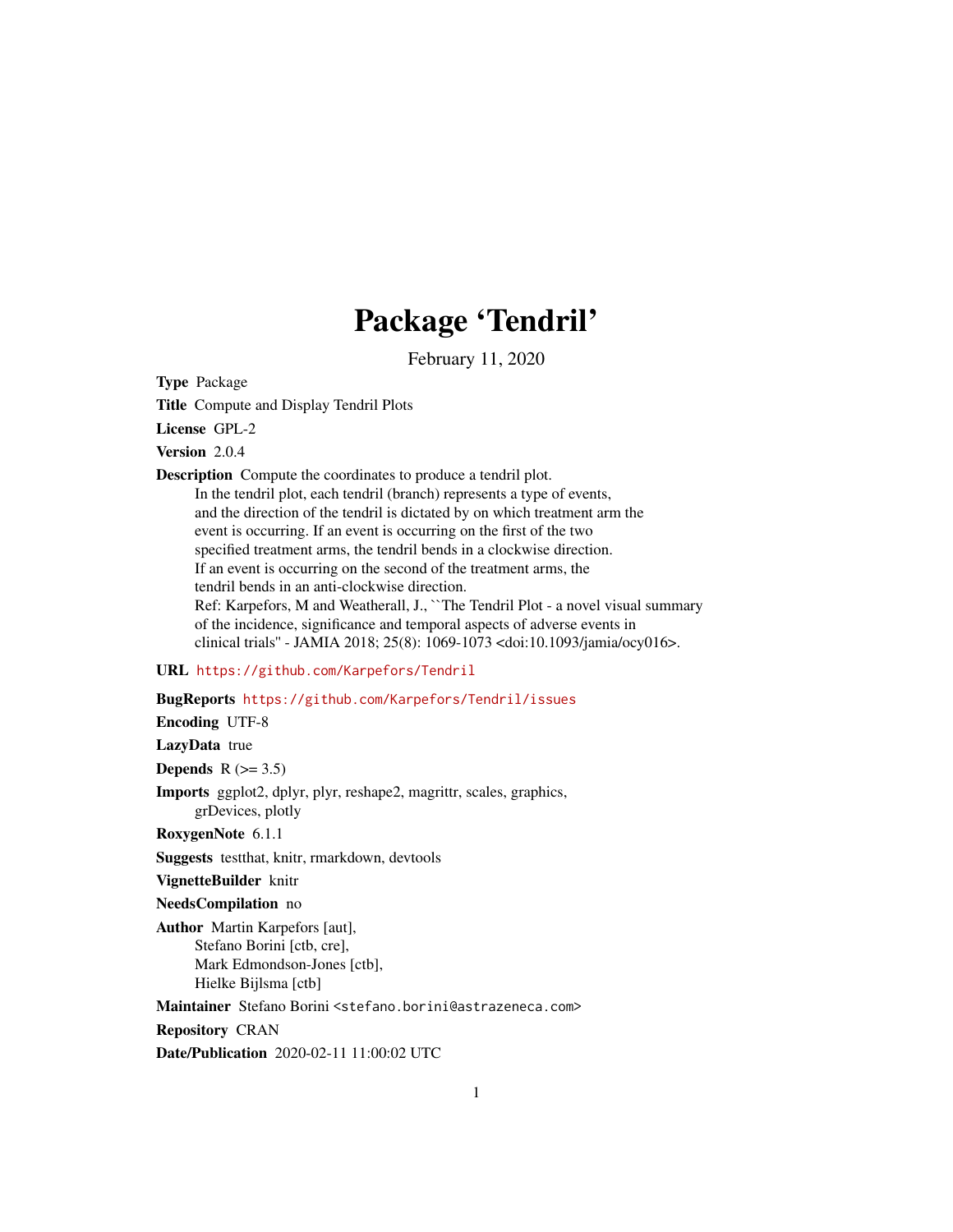# <span id="page-1-0"></span>R topics documented:

#### **Index** [12](#page-11-0)

plot.Tendril *Plot Tendril*

# Description

Function to plot Tendril results

# Usage

```
## S3 method for class 'Tendril'
plot(x, term = NULL, coloring = "Terms",
  interactive = FALSE, ...)
```
# Arguments

| x           | An object of class tendril, as made by Tendril()                                                                                                                                                                                                                                                                                                                                                                                                                                                                  |
|-------------|-------------------------------------------------------------------------------------------------------------------------------------------------------------------------------------------------------------------------------------------------------------------------------------------------------------------------------------------------------------------------------------------------------------------------------------------------------------------------------------------------------------------|
| term        | The term to extract.                                                                                                                                                                                                                                                                                                                                                                                                                                                                                              |
| coloring    | Name of column used for coloring tendrils (only basic plots). Available col-<br>oring choices are: "Terms" - One tendril one color; "p" - Prop.test; "p.adj" -<br>P-values adjusted using the False discovery rate method within each tendril;<br>"fish" - Fisher.test; "rdiff" - Risk difference; "RR" - Risk Ratio; "OR" - Odds<br>Ratio; "FDR.tot" - P-values adjusted using the False discovery rate method for<br>all tendrils; and "TermsCount" - Total number of events for that specific type of<br>event |
| interactive | Specifies if the plot must be interactive or not. If interactive $==$ TRUE, plotly<br>will be used to render the plot. Otherwise, (default) the plot will be rendered as<br>a static image using ggplot2.                                                                                                                                                                                                                                                                                                         |
| $\cdots$    | unused                                                                                                                                                                                                                                                                                                                                                                                                                                                                                                            |

# Details

If saving the results of the function to a variable, this will be of class tendril and will contain the data passed to the plot function and the plot itself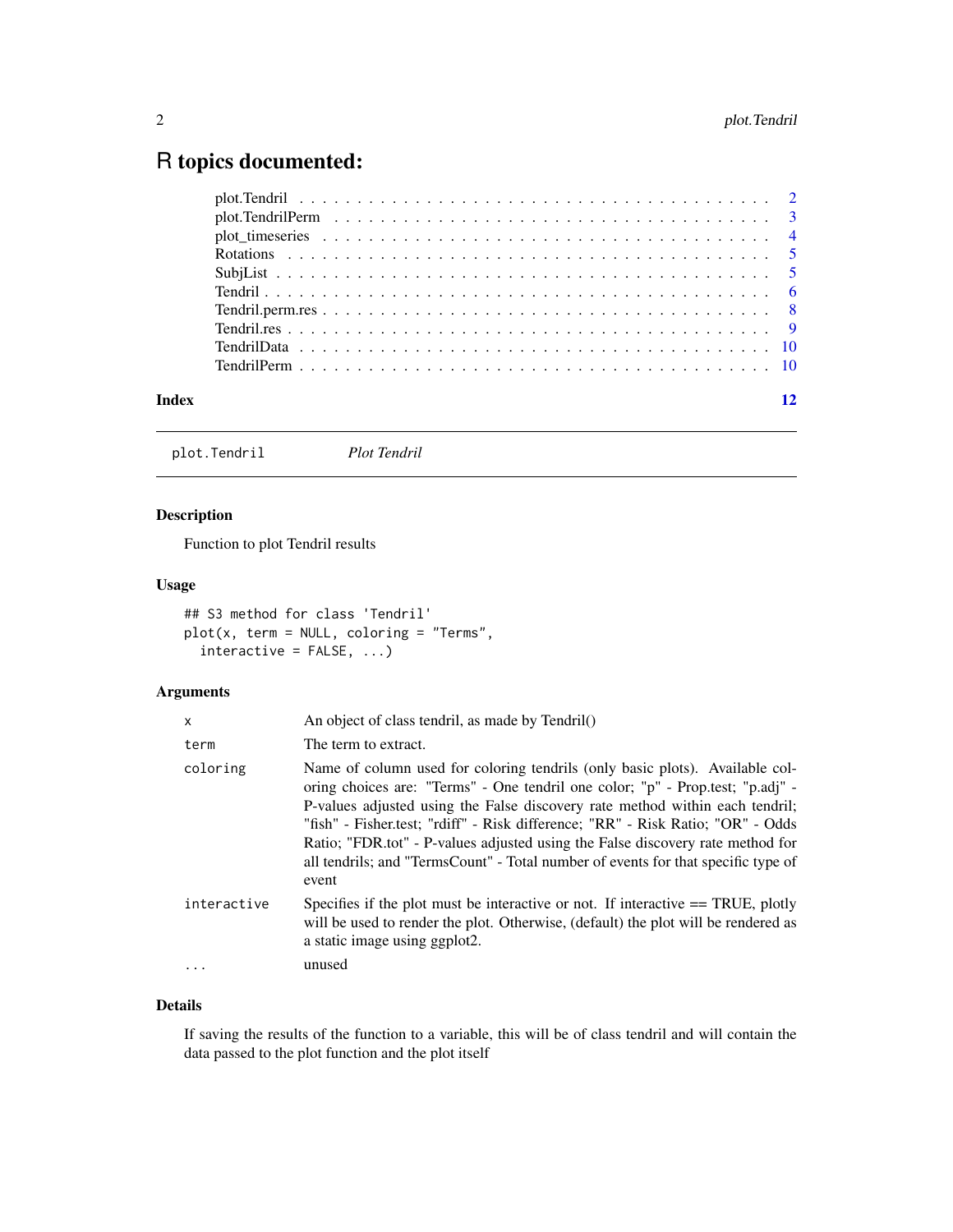# <span id="page-2-0"></span>plot.TendrilPerm 3

# Examples

```
# generate data using Tendril()
data <- Tendril(mydata = TendrilData,
rotations = Rotations,
AEfreqThreshold = 9,
Tag = "Comment",
Treatments = c("placebo", "active"),
Unique.Subject.Identifier = "subjid",
Terms = "ae",Treat = "treatment",
StartDay = "day",
SubjList = SubjList,
SubjList.subject = "subjid",
SubjList.treatment = "treatment"
\sum#Do plot
res <- plot(data, coloring = "Terms")
res <- plot(data, coloring = "p.adj")
#To re-do the plot after the first call:
print(res)
```
plot.TendrilPerm *Plot TendrilPerm*

# Description

Function to plot TendrilPerm results

### Usage

```
## S3 method for class 'TendrilPerm'
plot(x, coloring = "p.add", percentile = FALSE,...)
```
# Arguments

| $\mathsf{x}$ | An object of class TendrilPerm, as made by TendrilPerm()                                                                                                                                                                                                                                                                                                                                                                                                                                  |
|--------------|-------------------------------------------------------------------------------------------------------------------------------------------------------------------------------------------------------------------------------------------------------------------------------------------------------------------------------------------------------------------------------------------------------------------------------------------------------------------------------------------|
| coloring     | Name of column used for coloring tendrils. Available coloring choices are:<br>"Terms" - One tendril one color; "p" - Prop.test; "p.adj" - P-values adjusted<br>using the False discovery rate method within each tendril; "fish" - Fisher.test;<br>"rdiff" - Risk difference; "RR" - Risk Ratio; "OR" - Odds Ratio; "FDR.tot"<br>- P-values adjusted using the False discovery rate method for all tendrils; and<br>"TermsCount" - Total number of events for that specific type of event |
| percentile   | Specifies if the plot must show percentile values. Default is FALSE.                                                                                                                                                                                                                                                                                                                                                                                                                      |
| .            | unused                                                                                                                                                                                                                                                                                                                                                                                                                                                                                    |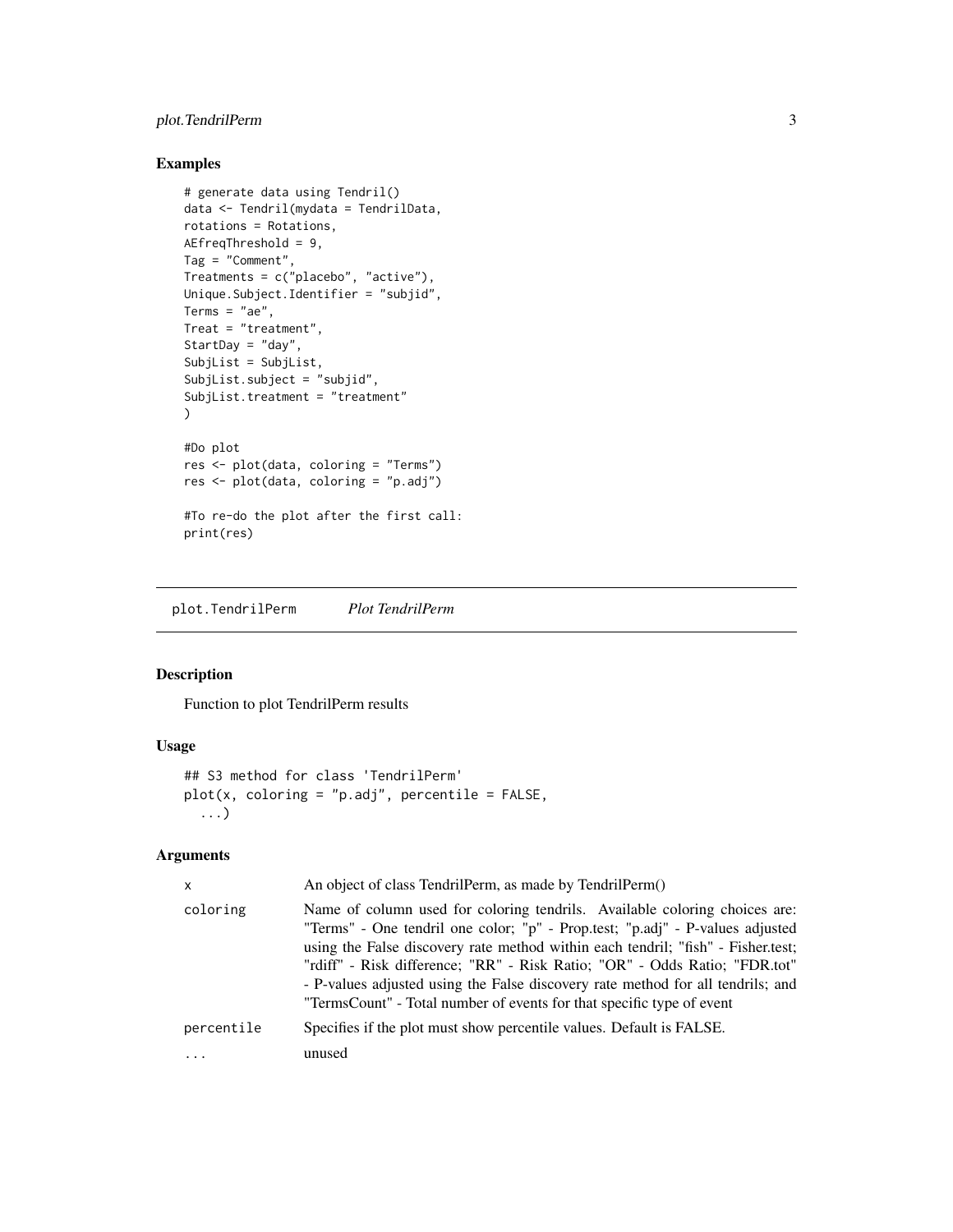# <span id="page-3-0"></span>Examples

```
# generate data using Tendril()
data <- Tendril(mydata = TendrilData,
rotations = Rotations,
AEfreqThreshold = 9,
Tag = "Comment",
Treatments = c("placebo", "active"),
Unique.Subject.Identifier = "subjid",
Terms = "ae",Treat = "treatment",
StartDay = "day",
SubjList = SubjList,
SubjList.subject = "subjid",
SubjList.treatment = "treatment"
\lambdatendril_perm <- TendrilPerm(
  tendril = data,PermTerm="AE40",
  n.perm = 200,
  perm.from.day = 1)
#Do plot
res <- plot(tendril_perm)
res <- plot(tendril_perm, percentile = TRUE)
#To re-do the plot after the first call:
print(res)
```
plot\_timeseries *Plot time series*

# Description

Plot time series of net events on a second treatment arm

# Usage

```
plot_timeseries(tendril, term = NULL)
```
# Arguments

| tendril | An object of class Tendril, as made by Tendril()                                 |
|---------|----------------------------------------------------------------------------------|
| term    | A character vector describing the value or values of Term to select; defaults to |
|         | NULL which corresponds to all values                                             |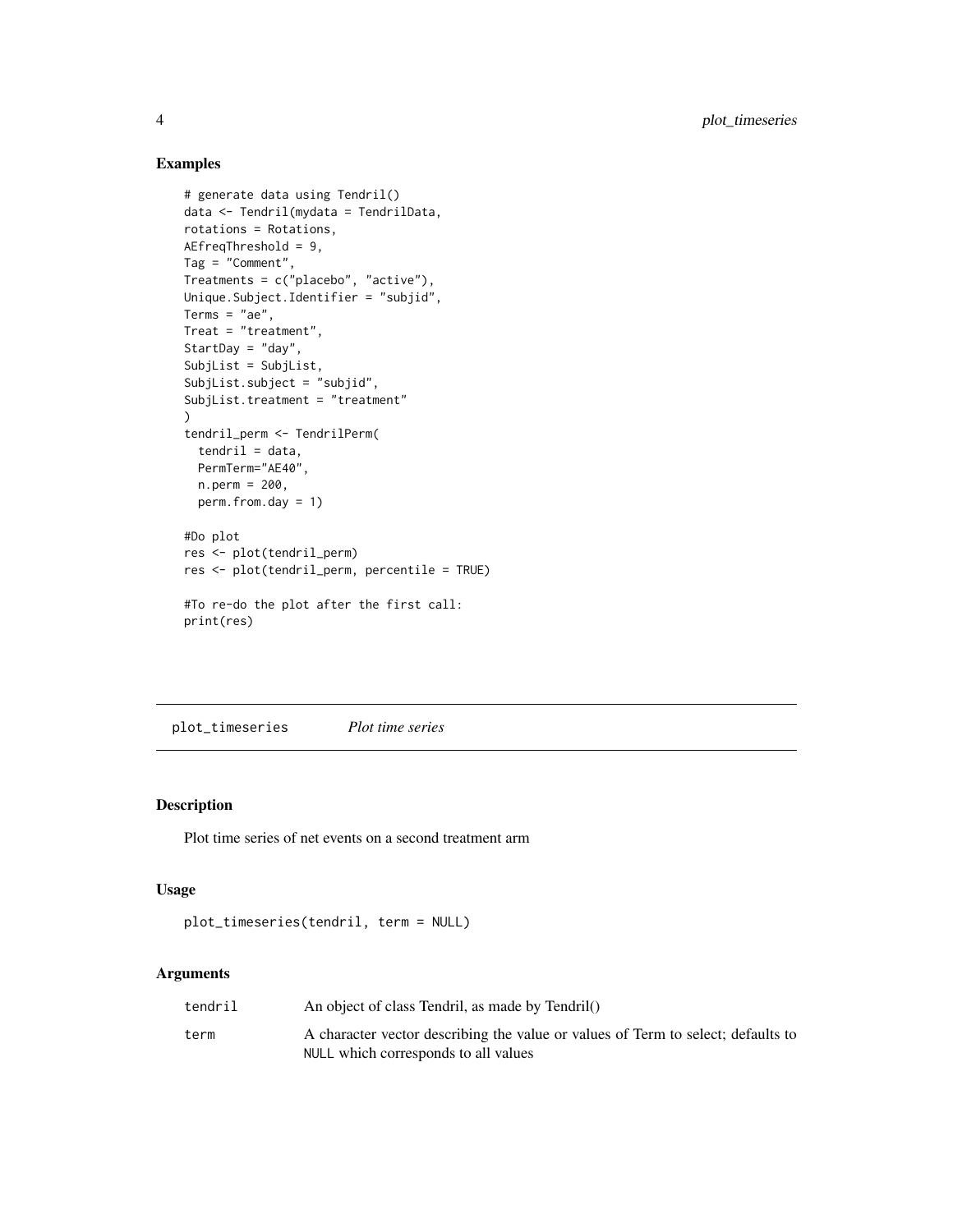#### <span id="page-4-0"></span>Rotations 5

# Examples

```
# generate data using Tendril()
data <- Tendril(
  mydata = TendrilData,
  rotations = Rotations,
  AEfreqThreshold = 9,
  Tag = "Comment",
  Treatments = c("placebo", "active"),
  Unique.Subject.Identifier = "subjid",
  Terms = "ae",Treat = "treatment",
  StartDay = "day",
  SubjList = SubjList,
  SubjList.subject = "subjid",
  SubjList.treatment = "treatment"
)
# do plot
plot_timeseries(data, term="AE33")
plot_timeseries(data, term=c("AE33","AE40"))
plot_timeseries(data, term=NULL)
```
Rotations *Example of Rotations in package Tendril.*

# Description

Example of Rotations in package Tendril.

# Usage

Rotations

# Format

A numeric vector with 1000 number 3s:

SubjList *Example of SubjList in package Tendril.*

# Description

Example of SubjList in package Tendril.

# Usage

SubjList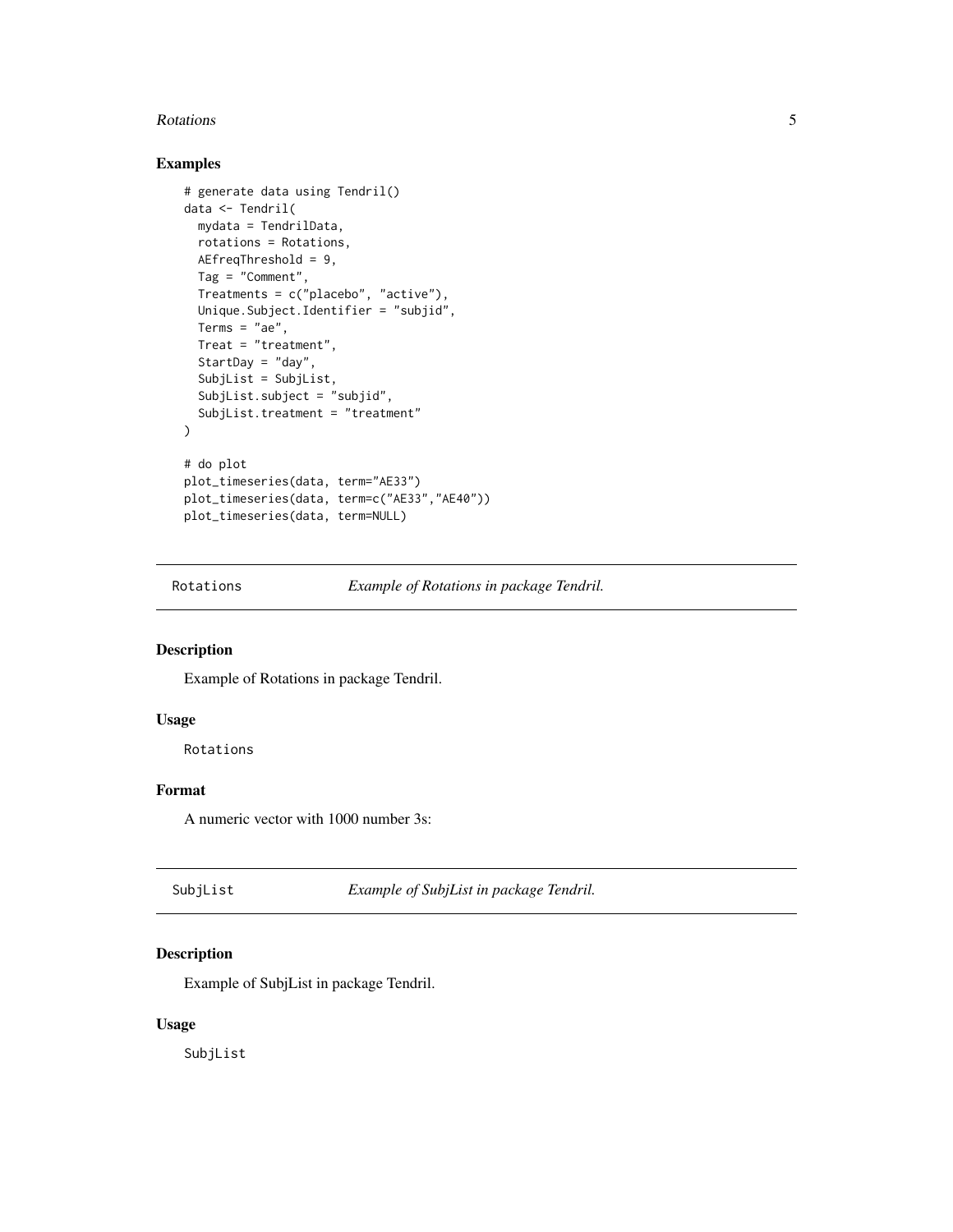<span id="page-5-0"></span>6 Tendril

# Format

A data frame with 500 rows and 2 variables:

subjid: The subject IDs

treatment : The two treatments causing the tendrils to bend left or right

Tendril *Tendril*

# Description

Function to calculate coordinates and statistical measures used to create a tendril plot

# Usage

```
Tendril(mydata, rotations, AEfreqThreshold = 50, Tag = "Comment",
 Treatments = c("Active", "Placebo"),
 Unique.Subject.Identifier = "Unique.Subject.Identifier",
 Terms = "Dictionary.Derived.Term", Treat = "Actual.Treatment...DB",
  StartDay = "Analysis.Start.Relative.Day", SubjList = NULL,
  SubjList.subject = NULL, SubjList.treatment = NULL,
  SubjList.dropoutday = NULL, compensate_imbalance_groups = FALSE,
  filter_double_events = FALSE, suppress_warnings = FALSE)
```
# Arguments

| mydata                    | A dataframe containing the data for the tendril calculations                                                                                                                                                                                    |  |
|---------------------------|-------------------------------------------------------------------------------------------------------------------------------------------------------------------------------------------------------------------------------------------------|--|
| rotations                 | a vector of same length as mydata containing the rotation factors for all the                                                                                                                                                                   |  |
| AEfreqThreshold           | events                                                                                                                                                                                                                                          |  |
|                           | The minimum frequency threshold of events to be included in the analysis. De-<br>fault is 50                                                                                                                                                    |  |
| Tag                       | A tag or comment associated with the analysis                                                                                                                                                                                                   |  |
| Treatments                | The names of the two treatments to be included in the tendril. The first treatment<br>bends to the right and second treatment bends to the left. Must be a vector of<br>two elements and the two elements must be found in the Treatment column |  |
| Unique.Subject.Identifier |                                                                                                                                                                                                                                                 |  |
|                           | The name of the column containing the unique patients IDs                                                                                                                                                                                       |  |
| Terms                     | The name of the column containing the name of the tendrils (e.g. adverse event<br>terms)                                                                                                                                                        |  |
| Treat                     | The name of the column containing the name of the treatments                                                                                                                                                                                    |  |
| StartDay                  | The name column containing the days of the events                                                                                                                                                                                               |  |
| SubjList                  | A dataframe containing subject IDs and treatments                                                                                                                                                                                               |  |
| SubjList.subject          |                                                                                                                                                                                                                                                 |  |
|                           | The name of the columns in Subject containing the subjects $\text{In}^{\text{c}}$                                                                                                                                                               |  |

The name of the columns in SubjList containing the subjects IDs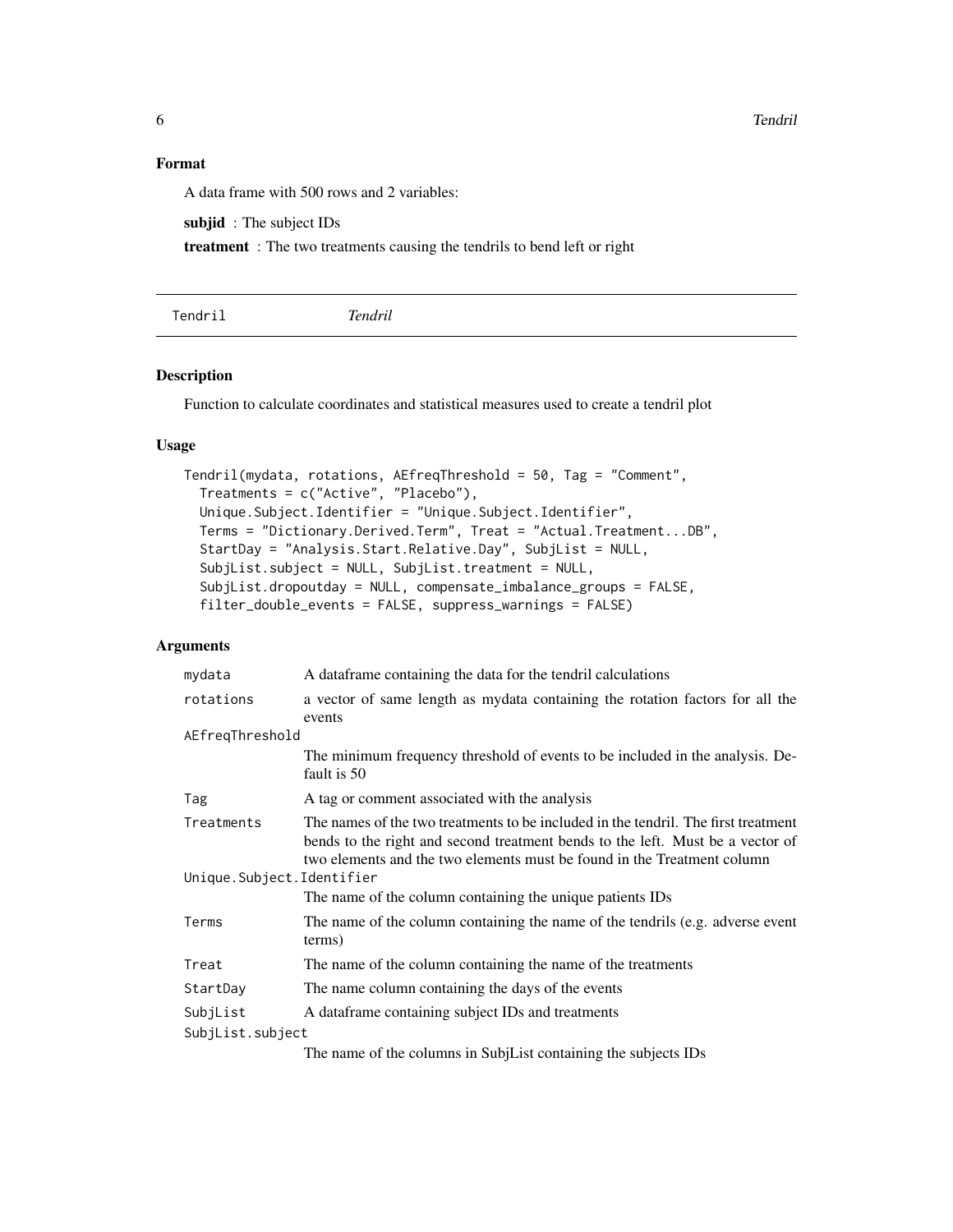#### Tendril 7

| SubjList.treatment          |                                                                                  |
|-----------------------------|----------------------------------------------------------------------------------|
|                             | The name of the columns in SubjList containing the treatments                    |
| SubjList.dropoutday         |                                                                                  |
|                             | The name of the column in SubjList containing the dropoutday                     |
| compensate_imbalance_groups |                                                                                  |
|                             | Boolean Whether the rotation factors have been compensated for imbalance in      |
|                             | the groups                                                                       |
| filter_double_events        |                                                                                  |
|                             | Boolean whether to filter out events duplicated in subject id and adverse effect |
| suppress_warnings           |                                                                                  |
|                             | Boolean whether to suppress warnings from chi squared approximation may be       |
|                             | incorrect                                                                        |
|                             |                                                                                  |

# Details

The function accepts a dataframe with at least 4 columns named as the arguments Unique.Subject.Identifier, Terms, Treat and StartDay.

Two treatments must be given as arguments, and at least one of the two treatments must be found in the Treatment column

The function returns an object of class tendril. The object contains the coordinates for the tendril plot and the arguments of the tendril function

The result of the function can be plotted with plot()

The result can be saved to file using write.table() with argument row.names = FALSE

#### Value

The function return an object of class tendril. The object contains the original dataset added with the tendril coordinates, all the function arguments and a dataframe with the results from statistical analysis

- data\$data : Dataframe of orginal data, coordinates and stat results
- data\$Unique.Subject.Identifier : Column containing subject IDs
- data\$Terms : Column containing the name of the tendrils
- data\$Treat : Column containing the name of the treatments
- data\$StartDay : Column containing the days of the events
- data\$Treatments : The names of the treatments causing the tendrils to bend
- data\$AEfreqThreshold : The frequency threshold for the events to be included in the analysis
- data\$Tag : A tag or comment associated with the analysis
- data\$n.tot : A dataframe with the total number of events for each treatment. Used in the statistical calculations
- data\$SubjList : A dataframe containing subject IDs and treatments
- data\$SubjList.subject : The name of the columns in SubjList containing the subjects IDs
- data\$SubjList.treatment : The name of the columns in SubjList containing the treatments
- data\$SubjList.dropoutday : The name of the column in SubjList containing the dropoutday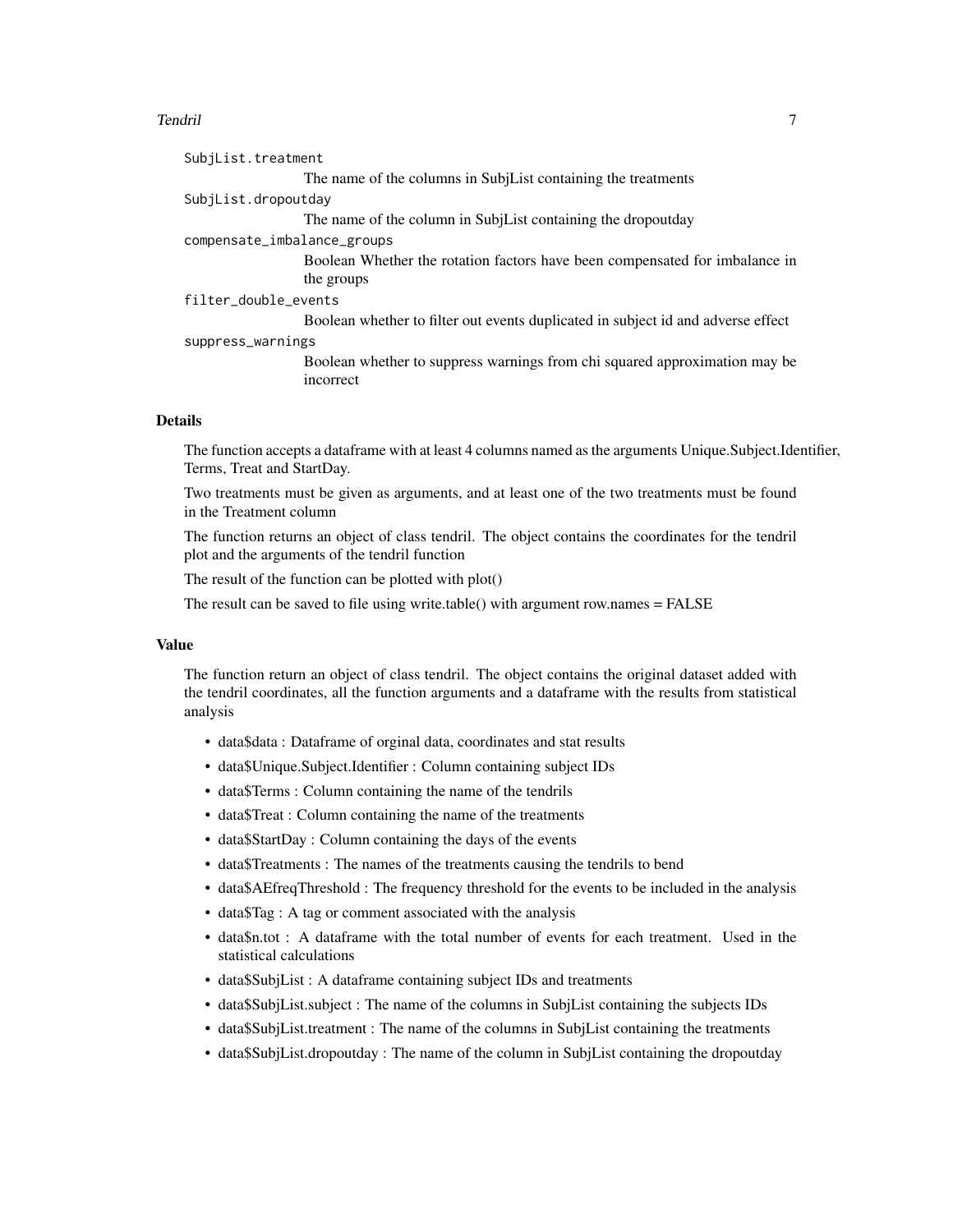- <span id="page-7-0"></span>• data\$rotation\_vector : Rotation vector used to generate the tendril
- data\$compensate\_imbalance\_groups : Boolean Whether the rotation factors have been compensated for imbalance in the groups

#### Examples

```
data <- Tendril(mydata = TendrilData,
rotations = Rotations,
AEfreqThreshold=9,
Tag = "Comment",
Treatments = c("placebo", "active"),
Unique.Subject.Identifier = "subjid",
Terms = "ae",Treat = "treatment",
StartDay = "day",
SubjList = SubjList,SubjList.subject = "subjid",
SubjList.treatment = "treatment"
)
plot(data)
```
Tendril.perm.res *Example object Tendril as generated by Tendril() and Tendril.perm().*

#### Description

The object contains the following 15 items:

#### Usage

Tendril.perm.res

#### Format

A list of 15 elements:

Tendril.perm.res\$data : Dataframe of orginal data and coordinates

Tendril.perm.res\$Terms : Column containing the name of the tendrils

Tendril.perm.res\$Unique.Subject.Identifier : Columns containing subject IDs

Tendril.perm.res\$Treat : Column containing the name of the treatments

Tendril.perm.res\$StartDay: Column containing the start days of the events

Tendril.perm.res\$Treatments : The names of the treatments causing the tendrils to bend

Tendril.perm.res\$AEfreqThreshold : The frequency threshold for the events to be included in the analysis

Tendril.perm.res\$Tag : A tag or comment associated with the analysis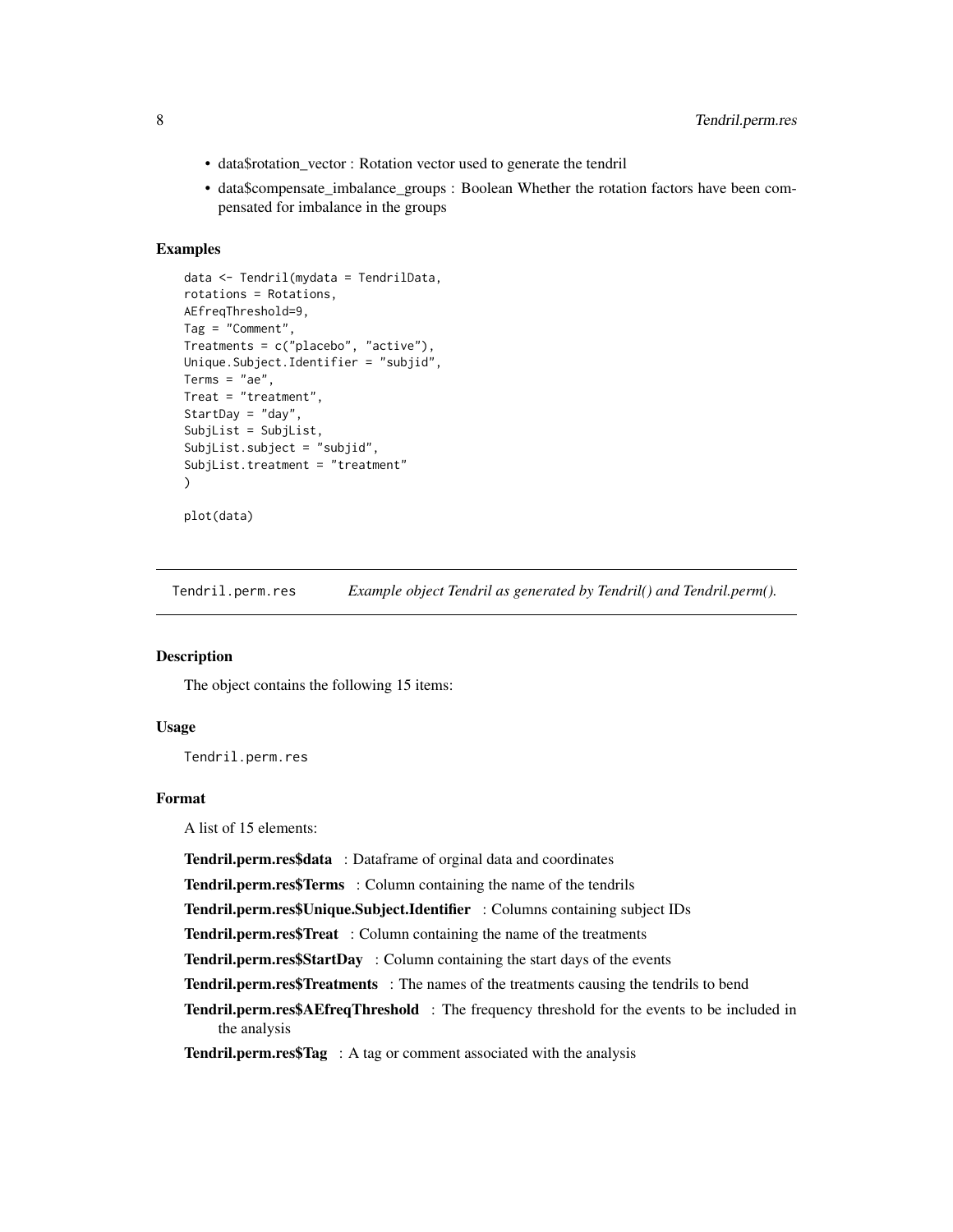#### <span id="page-8-0"></span>Tendril.res 9

Tendril.perm.res\$SubjList : A dataframe containing subject IDs and treatments

Tendril.perm.res\$SubjList.subject : The name of the column in SubjList containing the subjects IDs

Tendril.perm.res\$SubjList.treatment : The name of the columns in SubjList containing the treatments

Tendril.perm.res\$n.tot : A data frame of 2 variables for number of subjects in each treatment

Tendril.perm.res\$PermTerm : Name of the tendril used for the permutations

Tendril.perm.res\$perm.data : A dataframe containing the permutation results

Tendril.perm.res\$tendril.pi : A list of permutation percentile calculation results

Tendril.res *Example object Tendril as generated by Tendril().*

## Description

The object contains the following 12 items:

#### Usage

Tendril.res

# Format

A list of 12 elements:

Tendril.res\$data : Dataframe of orginal data and coordinates

Tendril.res\$Terms : Column containing the name of the tendrils

Tendril.res\$Unique.Subject.Identifier : Columns containing subject IDs

Tendril.res\$Treat: Column containing the name of the treatments

Tendril.res\$StartDay: Column containing the start days of the events

Tendril.res\$Treatments : The names of the treatments causing the tendrils to bend

Tendril.res\$AEfreqThreshold : The frequency threshold for the events to be included in the analysis

Tendril.res\$Tag : A tag or comment associated with the analysis

Tendril.res\$SubjList : A dataframe containing subject IDs and treatments

**Tendril.res\$SubjList.subject** : The name of the column in SubjList containing the subjects IDs

**Tendril.res\$SubjList.treatment** : The name of the columns in SubjList containing the treatments

Tendril.res\$SubjList.dropoutday : The name of the column in SubjList containing the dropoutday

Tendril.res\$rotation\_vector : The rotation vector used for the tendril analysis

**Tendril.res\$compensate imbalance** : Boolean indicating whether the imbalance in the groups is compensated

**Tendril.res\$n.tot** : A data frame of 2 variables for number of subjects in each treatment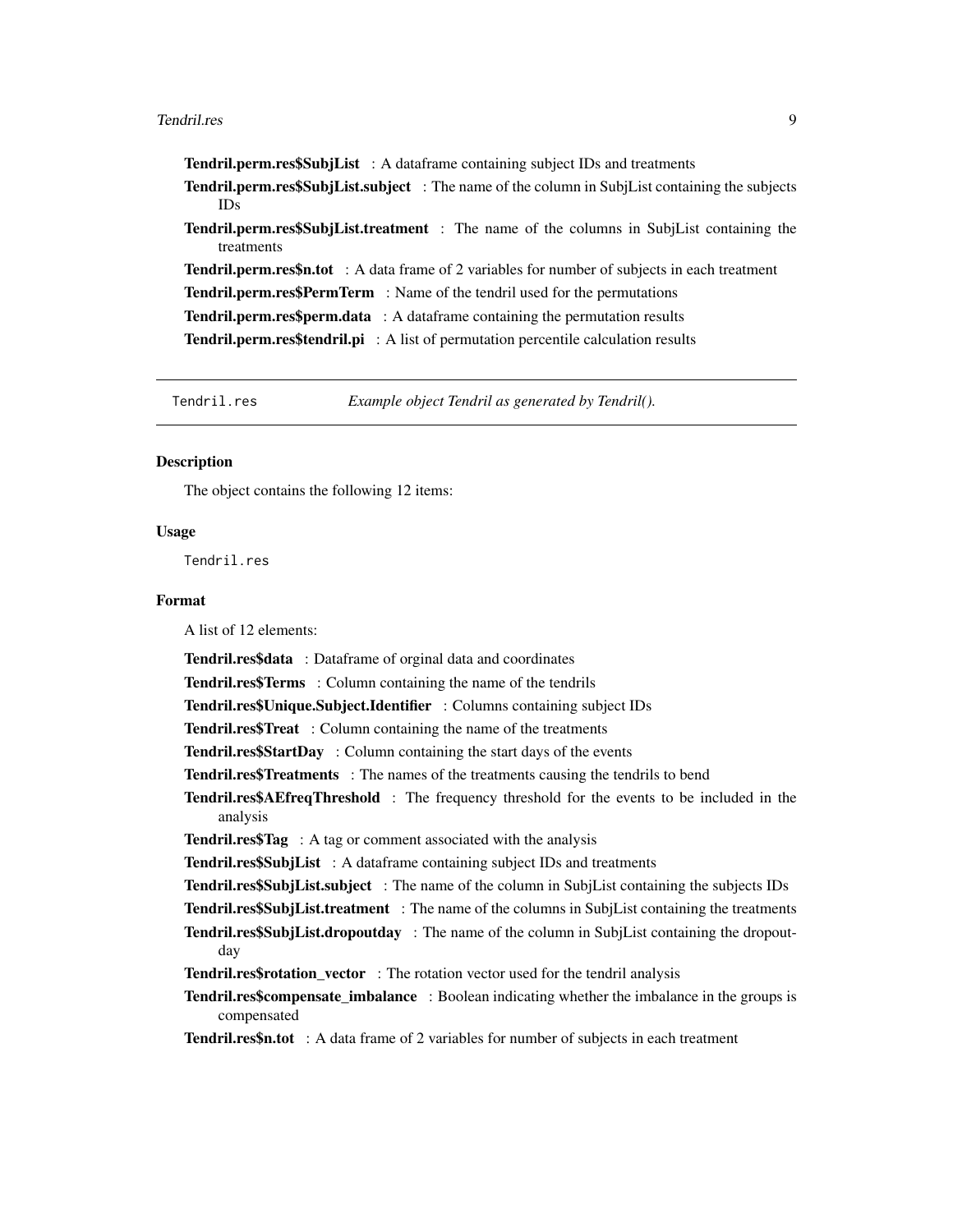<span id="page-9-0"></span>

#### Description

A dataset containing the minimal 4 columns required to produe a Tendril plot

# Usage

TendrilData

#### Format

A data frame with 1000 rows and 4 variables:

subjid The subject IDs

treatment The two treatments causing the tendrils to bend right or left, respectively

ae The names of the tendrils

day The day of the event relative to the treatment start date

TendrilPerm *Tendril permutations*

#### Description

Function to compute the permutations of one specified tendril, starting from a specific day. Permutations are simulated under the null hypothesis. Thus, on average, there will be an equal number of events on each treatment arm.

# Usage

```
TendrilPerm(tendril, PermTerm, n.perm = 100, perm.from.day = 1,
 pi.low = 0.1, pi.high = 0.9)
```
# Arguments

| tendril       | an object of class tendril as produced by Tendril()                  |
|---------------|----------------------------------------------------------------------|
| PermTerm      | the name of the type of event (tendril) to calculate permutations on |
| n.perm        | the number of permutations. Default 100                              |
| perm.from.day | the starting day for the permutation calculations. Default 1         |
| pi.low        | percentile low value. Default 0.1                                    |
| pi.high       | percentile high value. Default 0.9                                   |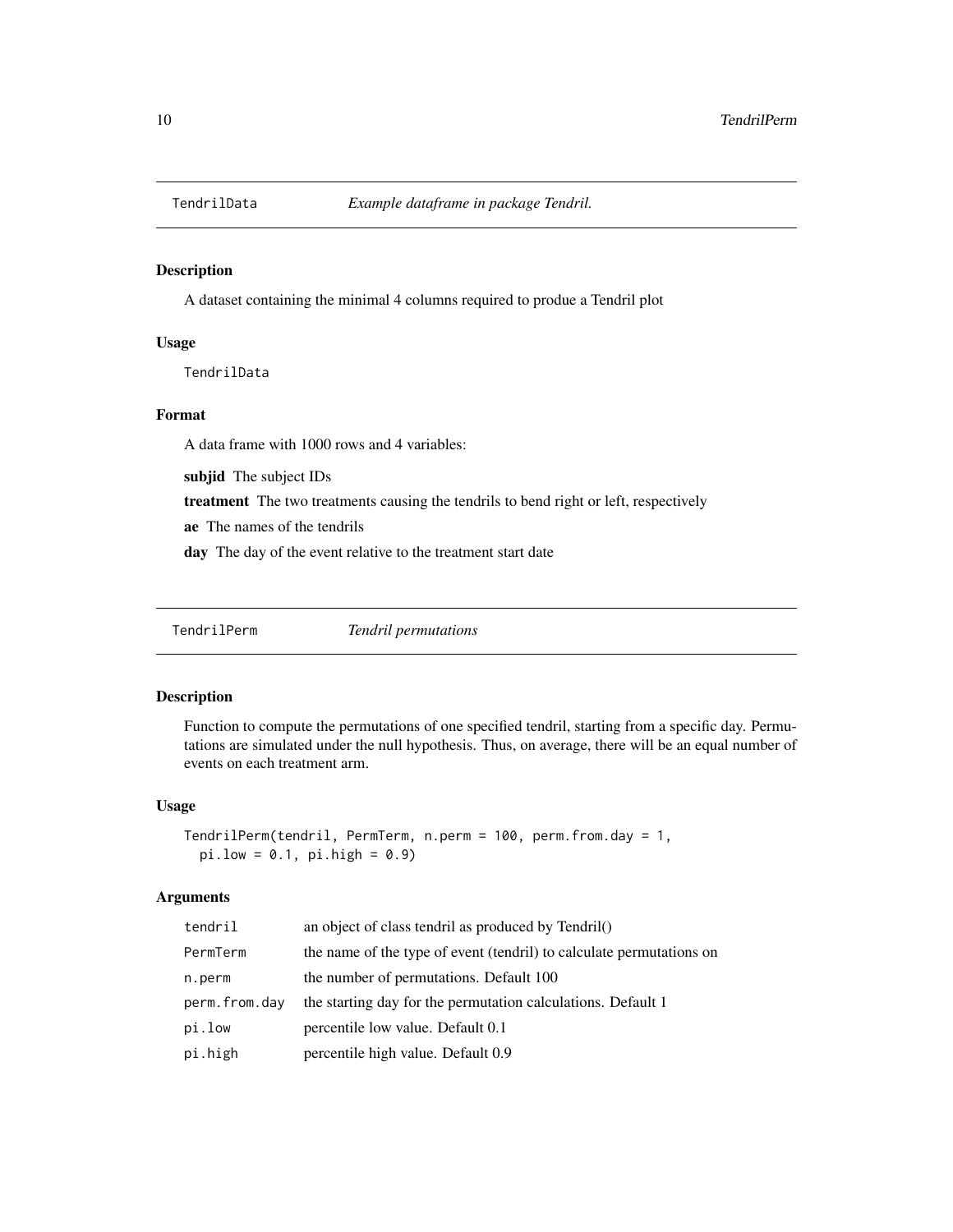#### TendrilPerm 11

# Details

Make permutation analysis to a specific type of event, as specified in PermTerm.

#### Value

The function return an object of class TendrilPerm containing all the input data and a dataframe of permutation results. Use:

data\$perm.data and data\$tendril.pi and data\$tendril to access the permutations, percentiles dataframes, and tendril data respectively

# Examples

```
# Create tendril
tendril <- Tendril(mydata = TendrilData,
  rotations = Rotations,
  AEfreqThreshold = 9,
 Tag = "Comment",
  Treatments = c("placebo", "active"),
  Unique.Subject.Identifier = "subjid",
  Terms = "ae",Treat = "treatment",
  StartDay = "day",
  SubjList = SubjList,
  SubjList.subject = "subjid",
  SubjList.treatment = "treatment"
\mathcal{L}# Compute permutations
perm.data <- TendrilPerm(tendril = tendril,
 PermTerm="AE40",
 n.perm = 200,
  perm.from.day = 1)
# Plot results
plot(perm.data)
plot(perm.data, percentile = TRUE)
```